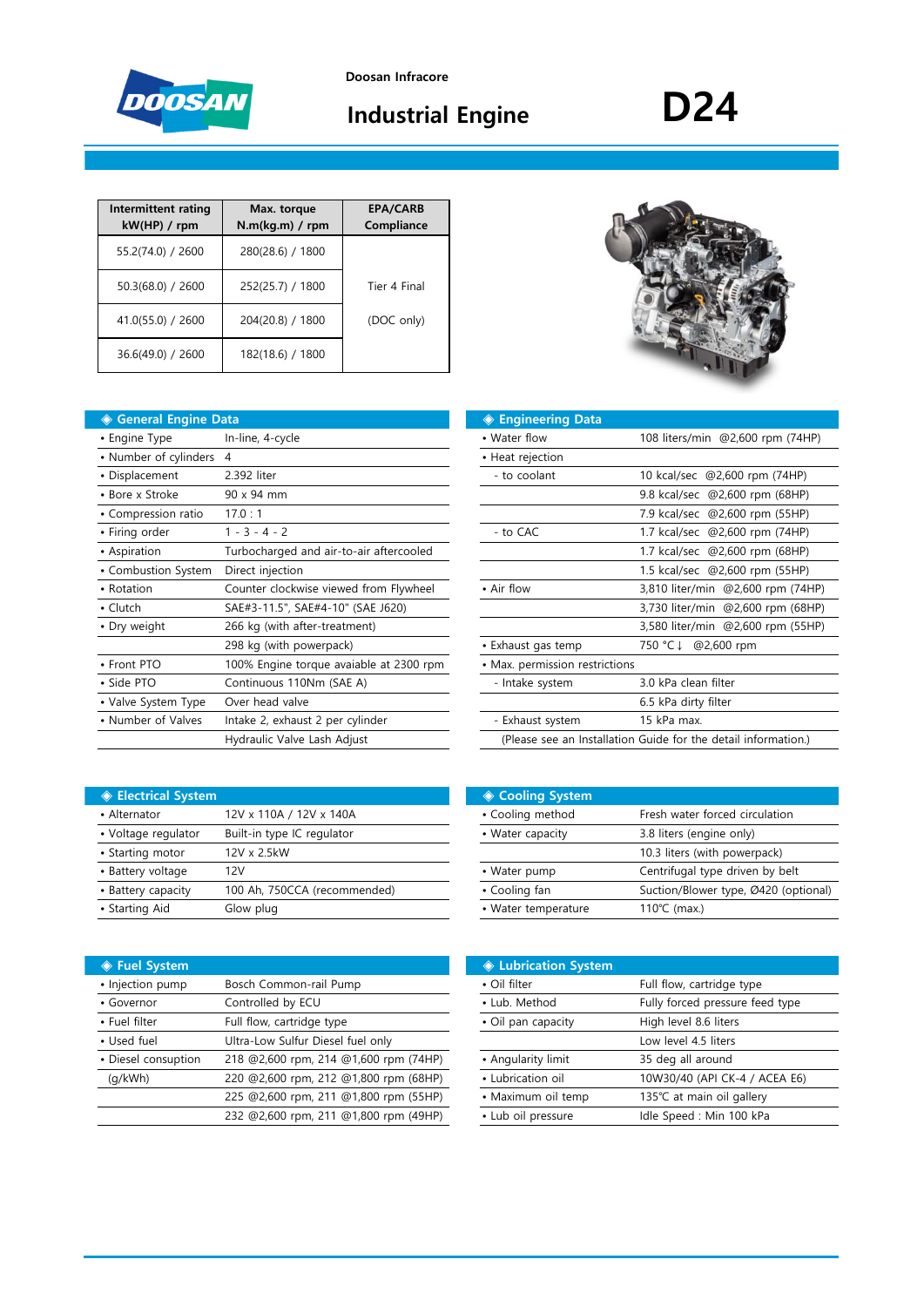## **55.2kW (74.0HP) @2600 50.7kW (68.0HP) @2600**



|       |      | Power     |           |           | Toraue |
|-------|------|-----------|-----------|-----------|--------|
| speed | kW   | <b>PS</b> | <b>HP</b> | <b>Nm</b> | kgm    |
| 800   | 13.8 | 18.8      | 18.5      | 165.0     | 16.8   |
| 1000  | 24.6 | 33.5      | 33.0      | 235.0     | 24.0   |
| 1200  | 33.3 | 45.3      | 44.7      | 265.0     | 27.0   |
| 1400  | 40.3 | 54.8      | 54.1      | 275.0     | 28.0   |
| 1600  | 46.5 | 63.2      | 62.4      | 277.5     | 28.3   |
| 1800  | 52.8 | 71.8      | 70.8      | 280.0     | 28.6   |
| 2000  | 53.6 | 72.9      | 71.9      | 256.0     | 26.1   |
| 2200  | 54.1 | 73.6      | 72.6      | 235.0     | 24.0   |
| 2400  | 54.8 | 74.5      | 73.5      | 218.0     | 22.2   |
| 2600  | 55.2 | 75.1      | 74.0      | 202.8     | 20.7   |
| 2700  | 51.6 | 70.2      | 69.2      | 182.5     | 18.6   |



|       |      | <b>Power</b> |           |           | <b>Torque</b> |
|-------|------|--------------|-----------|-----------|---------------|
| speed | kW   | <b>PS</b>    | <b>HP</b> | <b>Nm</b> | kgm           |
| 800   | 13.8 | 18.8         | 18.5      | 165.0     | 16.8          |
| 1000  | 24.6 | 33.5         | 33.0      | 235.0     | 24.0          |
| 1200  | 30.3 | 41.2         | 40.6      | 241.0     | 24.6          |
| 1400  | 36.1 | 49.0         | 48.4      | 246.0     | 25.1          |
| 1600  | 41.9 | 57.0         | 56.2      | 250.0     | 25.5          |
| 1800  | 47.5 | 64.6         | 63.7      | 252.0     | 25.7          |
| 2000  | 49.4 | 67.2         | 66.3      | 236.0     | 24.1          |
| 2200  | 50.0 | 68.0         | 67.0      | 217.0     | 22.1          |
| 2400  | 50.3 | 68.3         | 67.4      | 200.0     | 20.4          |
| 2600  | 50.7 | 68.9         | 68.0      | 186.2     | 19.0          |
| 2700  | 46.0 | 62.6         | 61.7      | 162.8     | 16.6          |

<u> Tanzania (</u>



# **41.0kW (55.0HP) @2600 36.6kW (49.0HP) @2600**



### $[$ rm pm]

|       |      | Power     |      |           | Toraue |       |      | Power |           |       | Toraue |
|-------|------|-----------|------|-----------|--------|-------|------|-------|-----------|-------|--------|
| speed | kW   | <b>PS</b> | HP   | <b>Nm</b> | kgm    | speed | kW   | PS    | <b>HP</b> | Nm    | kgm    |
| 800   | 13.8 | 18.8      | 18.5 | 165.0     | 16.8   | 800   | 12.6 | 17.1  | 16.9      | 150.0 | 15.3   |
| 1000  | 19.4 | 26.3      | 26.0 | 185.0     | 18.9   | 1000  | 16.8 | 22.8  | 22.5      | 160.0 | 16.3   |
| 1200  | 24.7 | 32.8      | 32.4 | 192.0     | 19.6   | 1200  | 20.9 | 28.4  | 28.0      | 166.0 | 16.9   |
| 1400  | 28.9 | 39.3      | 38.7 | 197.0     | 20.1   | 1400  | 24.9 | 33.9  | 33.4      | 170.0 | 17.3   |
| 1600  | 33.8 | 46.0      | 45.4 | 202.0     | 20.6   | 1600  | 29.0 | 39.4  | 38.9      | 173.0 | 17.6   |
| 1800  | 38.5 | 52.3      | 51.6 | 204.0     | 20.8   | 1800  | 34.3 | 46.6  | 46.0      | 182.0 | 18.6   |
| 2000  | 39.8 | 54.1      | 53.4 | 190.0     | 19.4   | 2000  | 35.2 | 47.8  | 47.2      | 168.0 | 17.1   |
| 2200  | 40.5 | 55.1      | 54.4 | 176.0     | 17.9   | 2200  | 36.2 | 49.2  | 48.5      | 157.0 | 16.0   |
| 2400  | 40.8 | 55.5      | 54.8 | 162.5     | 16.6   | 2400  | 36.4 | 49.5  | 48.9      | 145.0 | 14.8   |
| 2600  | 41.0 | 55.7      | 55.0 | 150.5     | 15.3   | 2600  | 36.6 | 49.7  | 49.0      | 134.3 | 13.7   |
| 2700  | 34.2 | 46.4      | 45.8 | 120.8     | 12.3   | 2700  | 34.2 | 46.4  | 45.8      | 120.8 | 12.3   |

╗  $\overline{1}$  <u> Tanzania de Ca</u>